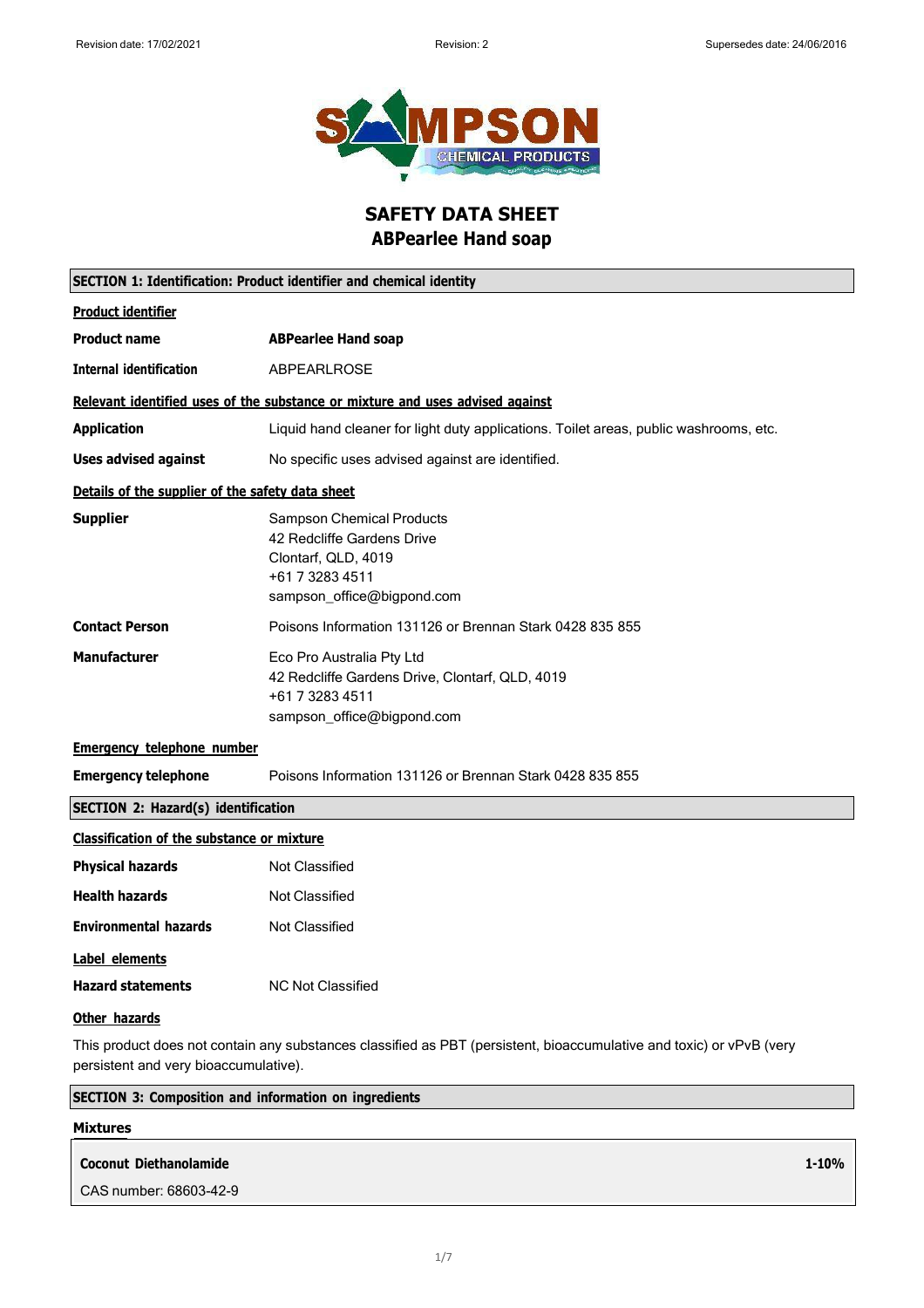**1-10%**

# **ABPearlee Hand soap**

#### **Alcohols, C10-16, ethoxylated, sulfates, sodium salts**

CAS number: 68585-34-2

| <b>SECTION 4: First aid measures</b>                        |                                                                                                                                                                                                                                                                                                                 |
|-------------------------------------------------------------|-----------------------------------------------------------------------------------------------------------------------------------------------------------------------------------------------------------------------------------------------------------------------------------------------------------------|
| <b>Description of first aid measures</b>                    |                                                                                                                                                                                                                                                                                                                 |
| <b>General information</b>                                  | If in doubt, get medical attention promptly. Show this Safety Data Sheet to the medical<br>personnel.                                                                                                                                                                                                           |
| <b>Inhalation</b>                                           | No specific recommendations. If throat irritation or coughing persists, proceed as follows.<br>Move affected person to fresh air and keep warm and at rest in a position comfortable for<br>breathing. Loosen tight clothing such as collar, tie or belt. Get medical attention if any<br>discomfort continues. |
| <b>Ingestion</b>                                            | No specific recommendations. If throat irritation or coughing persists, proceed as follows.<br>Rinse mouth. Get medical attention if any discomfort continues.                                                                                                                                                  |
| <b>Skin Contact</b>                                         | No specific recommendations. Rinse with water. Get medical attention if any discomfort<br>continues.                                                                                                                                                                                                            |
| Eye contact                                                 | Rinse with water. Get medical attention if any discomfort continues.                                                                                                                                                                                                                                            |
| <b>Protection of first aiders</b>                           | Use protective equipment appropriate for surrounding materials.                                                                                                                                                                                                                                                 |
| Most important symptoms and effects, both acute and delayed |                                                                                                                                                                                                                                                                                                                 |
| <b>General information</b>                                  | The severity of the symptoms described will vary dependent on the concentration and the<br>length of exposure.                                                                                                                                                                                                  |
| <b>Inhalation</b>                                           | No specific symptoms known. Spray/mists may cause respiratory tract irritation.                                                                                                                                                                                                                                 |
| <b>Ingestion</b>                                            | No specific symptoms known. May cause discomfort if swallowed.                                                                                                                                                                                                                                                  |
| <b>Skin contact</b>                                         | No specific symptoms known. May cause discomfort.                                                                                                                                                                                                                                                               |
| Eye contact                                                 | No specific symptoms known. May be slightly irritating to eyes.                                                                                                                                                                                                                                                 |
|                                                             | Indication of any immediate medical attention and special treatment needed                                                                                                                                                                                                                                      |
| Notes for the doctor                                        | Treat symptomatically.                                                                                                                                                                                                                                                                                          |
| <b>Specific treatments</b>                                  | No special treatment required.                                                                                                                                                                                                                                                                                  |
| <b>SECTION 5: Firefighting measures</b>                     |                                                                                                                                                                                                                                                                                                                 |
| <b>Extinguishing media</b>                                  |                                                                                                                                                                                                                                                                                                                 |
| Suitable extinguishing media                                | The product is not flammable. Extinguish with alcohol-resistant foam, carbon dioxide, dry<br>powder or water fog. Use fire-extinguishing media suitable for the surrounding fire.                                                                                                                               |
| <b>Unsuitable extinguishing</b><br>media                    | Do not use water jet as an extinguisher, as this will spread the fire.                                                                                                                                                                                                                                          |
| Special hazards arising from the substance or mixture       |                                                                                                                                                                                                                                                                                                                 |
| <b>Specific hazards</b>                                     | Containers can burst violently or explode when heated, due to excessive pressure build-up.                                                                                                                                                                                                                      |
| <b>Hazardous combustion</b><br>products                     | Thermal decomposition or combustion products may include the following substances:<br>Harmful gases or vapours.                                                                                                                                                                                                 |
| <b>Advice for firefighters</b>                              |                                                                                                                                                                                                                                                                                                                 |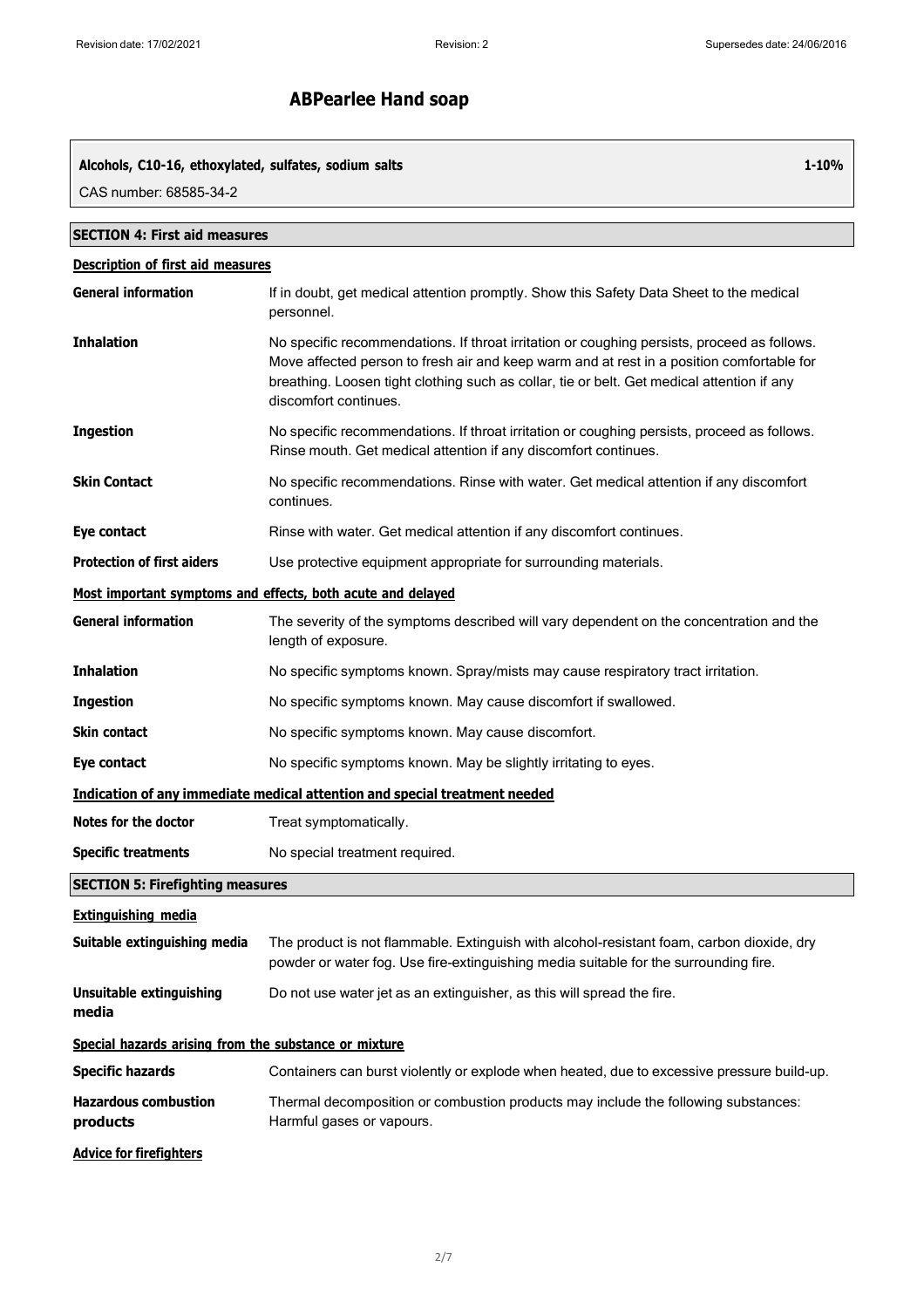| <b>Protective actions during</b><br>firefighting             | Avoid breathing fire gases or vapours. Evacuate area. Cool containers exposed to heat with<br>water spray and remove them from the fire area if it can be done without risk. Cool containers<br>exposed to flames with water until well after the fire is out. If a leak or spill has not ignited, use<br>water spray to disperse vapours and protect men stopping the leak. Control run-off water by<br>containing and keeping it out of sewers and watercourses. If risk of water pollution occurs,<br>notify appropriate authorities. |
|--------------------------------------------------------------|------------------------------------------------------------------------------------------------------------------------------------------------------------------------------------------------------------------------------------------------------------------------------------------------------------------------------------------------------------------------------------------------------------------------------------------------------------------------------------------------------------------------------------------|
| Special protective equipment<br>for firefighters             | Wear positive-pressure self-contained breathing apparatus (SCBA) and appropriate protective<br>clothing. Firefighter's clothing conforming to Australia/New Zealand Standards AS/NZS 4967<br>(for clothing) AS/NZS 1801 (for helmets), AS/NZS 4821 (for protective boots), AS/NZS 1801<br>(for protective gloves) will provide a basic level of protection for chemical incidents.                                                                                                                                                       |
| <b>SECTION 6: Accidental release measures</b>                |                                                                                                                                                                                                                                                                                                                                                                                                                                                                                                                                          |
|                                                              | Personal precautions, protective equipment and emergency procedures                                                                                                                                                                                                                                                                                                                                                                                                                                                                      |
| <b>Personal precautions</b>                                  | No specific recommendations. For personal protection, see Section 8.                                                                                                                                                                                                                                                                                                                                                                                                                                                                     |
| <b>Environmental precautions</b>                             |                                                                                                                                                                                                                                                                                                                                                                                                                                                                                                                                          |
| <b>Environmental precautions</b>                             | Avoid discharge into drains or watercourses or onto the ground.                                                                                                                                                                                                                                                                                                                                                                                                                                                                          |
| Methods and material for containment and cleaning up         |                                                                                                                                                                                                                                                                                                                                                                                                                                                                                                                                          |
| Methods for cleaning up                                      | Reuse or recycle products wherever possible. Absorb spillage to prevent material damage.<br>Flush contaminated area with plenty of water. Wash thoroughly after dealing with a spillage.<br>Dispose of contents/container in accordance with national regulations.                                                                                                                                                                                                                                                                       |
| Reference to other sections                                  |                                                                                                                                                                                                                                                                                                                                                                                                                                                                                                                                          |
| <b>Reference to other sections</b>                           | For personal protection, see Section 8.                                                                                                                                                                                                                                                                                                                                                                                                                                                                                                  |
|                                                              | SECTION 7: Handling and storage, including how the chemical may be safely used                                                                                                                                                                                                                                                                                                                                                                                                                                                           |
| <b>Precautions for safe handling</b>                         |                                                                                                                                                                                                                                                                                                                                                                                                                                                                                                                                          |
| <b>Usage precautions</b>                                     | Read and follow manufacturer's recommendations. Wear protective clothing as described in<br>Section 8 of this safety data sheet. Keep away from food, drink and animal feeding stuffs.<br>Handle all packages and containers carefully to minimise spills. Keep container tightly sealed<br>when not in use. Avoid the formation of mists.                                                                                                                                                                                               |
| <b>Advice on general</b><br>occupational hygiene             | Wash promptly if skin becomes contaminated. Take off contaminated clothing and wash<br>before reuse. Wash contaminated clothing before reuse.                                                                                                                                                                                                                                                                                                                                                                                            |
| Conditions for safe storage, including any incompatibilities |                                                                                                                                                                                                                                                                                                                                                                                                                                                                                                                                          |
| <b>Storage precautions</b>                                   | No specific recommendations.                                                                                                                                                                                                                                                                                                                                                                                                                                                                                                             |
| <b>Storage class</b>                                         | Chemical storage.                                                                                                                                                                                                                                                                                                                                                                                                                                                                                                                        |
| Specific end use(s)                                          |                                                                                                                                                                                                                                                                                                                                                                                                                                                                                                                                          |
| Specific end use(s)                                          | The identified uses for this product are detailed in Section 1.                                                                                                                                                                                                                                                                                                                                                                                                                                                                          |
| <b>SECTION 8: Exposure controls and personal protection</b>  |                                                                                                                                                                                                                                                                                                                                                                                                                                                                                                                                          |
| <b>Exposure controls</b>                                     |                                                                                                                                                                                                                                                                                                                                                                                                                                                                                                                                          |
| <b>Appropriate engineering</b><br>controls                   | No specific ventilation requirements.                                                                                                                                                                                                                                                                                                                                                                                                                                                                                                    |
| Eye/face protection                                          | No specific eye protection required during normal use. Large Spillages: Eyewear complying<br>with an approved standard should be worn if a risk assessment indicates eye contact is<br>possible.                                                                                                                                                                                                                                                                                                                                         |
| <b>Hand protection</b>                                       | No specific hand protection recommended. Large Spillages: Wear protective gloves.                                                                                                                                                                                                                                                                                                                                                                                                                                                        |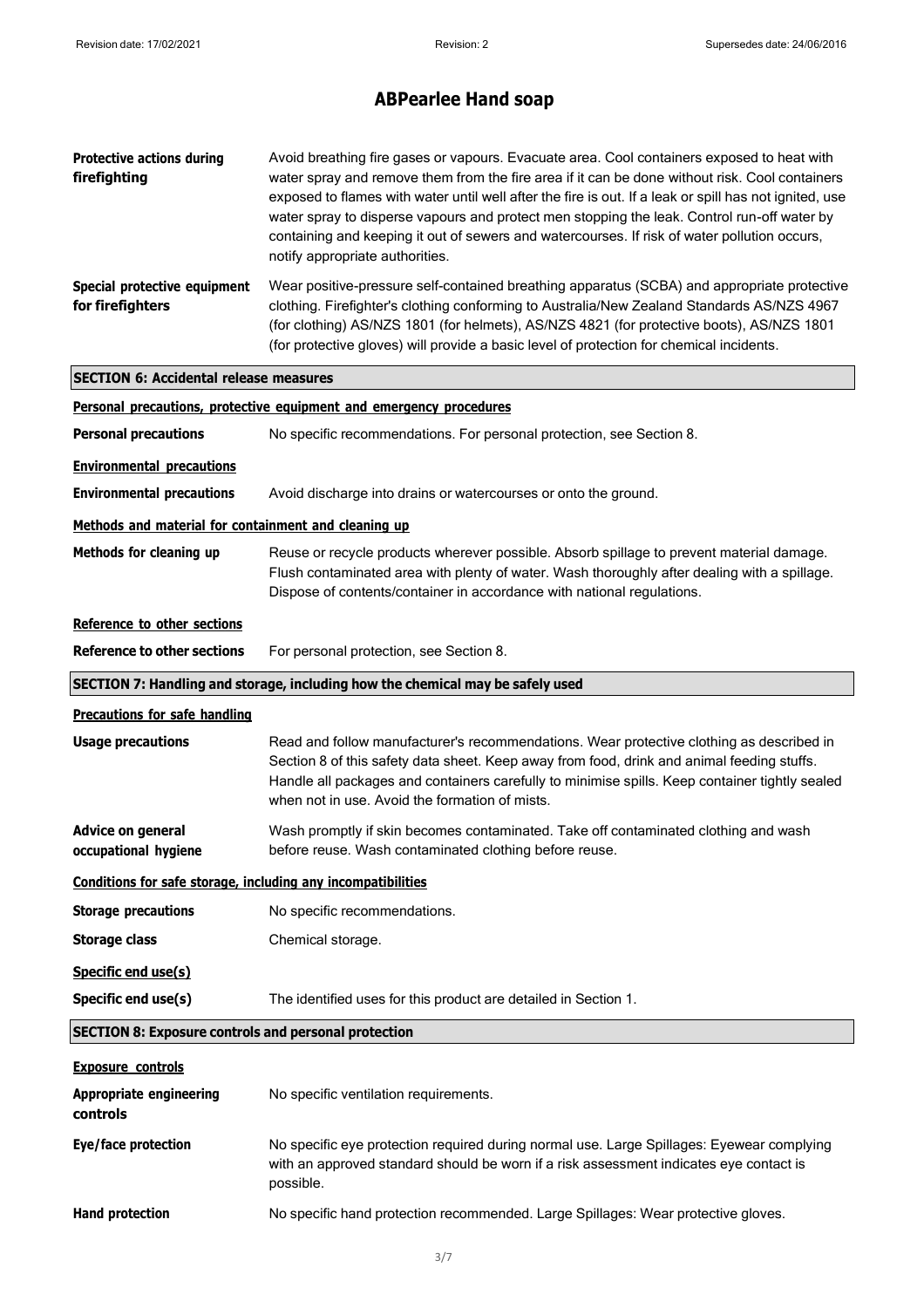| <b>Hygiene measures</b>                          | Wash hands thoroughly after handling. Wash at the end of each work shift and before eating,<br>smoking and using the toilet. Do not eat, drink or smoke when using this product. |
|--------------------------------------------------|----------------------------------------------------------------------------------------------------------------------------------------------------------------------------------|
| <b>Respiratory protection</b>                    | No specific recommendations. Provide adequate ventilation. Large Spillages: If ventilation is<br>inadequate, suitable respiratory protection must be worn.                       |
| <b>Environmental exposure</b><br><b>controls</b> | Not regarded as dangerous for the environment.                                                                                                                                   |

#### **SECTION 9: Physical and chemical properties**

| <b>Information on basic physical and chemical properties</b> |                                                                                                                                                                         |
|--------------------------------------------------------------|-------------------------------------------------------------------------------------------------------------------------------------------------------------------------|
| <b>Appearance</b>                                            | Slightly viscous, pearlescent liquid                                                                                                                                    |
| Colour                                                       | Pale pink.                                                                                                                                                              |
| <b>Odour</b>                                                 | <b>Pleasant Rose</b>                                                                                                                                                    |
| рH                                                           | $6.5 - 7$                                                                                                                                                               |
| <b>Specific Gravity</b>                                      | 1.00                                                                                                                                                                    |
| Flammability (solid, gas)                                    | Not applicable.                                                                                                                                                         |
| Solubility(ies)                                              | Soluble in water.                                                                                                                                                       |
| <b>Other information</b>                                     | Adds moisture to the dermal layer of the skin.                                                                                                                          |
| <b>SECTION 10: Stability and reactivity</b>                  |                                                                                                                                                                         |
| Reactivity                                                   | There are no known reactivity hazards associated with this product.                                                                                                     |
| <b>Stability</b>                                             | Stable at normal ambient temperatures and when used as recommended. Stable under the<br>prescribed storage conditions.                                                  |
| <b>Possibility of hazardous</b><br>reactions                 | No potentially hazardous reactions known.                                                                                                                               |
| <b>Conditions to avoid</b>                                   | There are no known conditions that are likely to result in a hazardous situation.                                                                                       |
| <b>Materials to avoid</b>                                    | No specific material or group of materials is likely to react with the product to produce a<br>hazardous situation.                                                     |
| <b>Hazardous decomposition</b><br>products                   | Does not decompose when used and stored as recommended. Thermal decomposition or<br>combustion products may include the following substances: Harmful gases or vapours. |

#### **SECTION 11: Toxicological information**

| <b>Information on toxicological effects</b>                          |                                                                  |
|----------------------------------------------------------------------|------------------------------------------------------------------|
| <b>Toxicological effects</b>                                         | Not regarded as a health hazard under current legislation.       |
| <b>Acute toxicity - oral</b><br>Notes (oral LD <sub>50</sub> )       | Based on available data the classification criteria are not met. |
| <b>Acute toxicity - dermal</b><br>Notes (dermal LD <sub>50</sub> )   | Based on available data the classification criteria are not met. |
| <b>Acute toxicity - inhalation</b><br><b>Notes (inhalation LC50)</b> | Based on available data the classification criteria are not met. |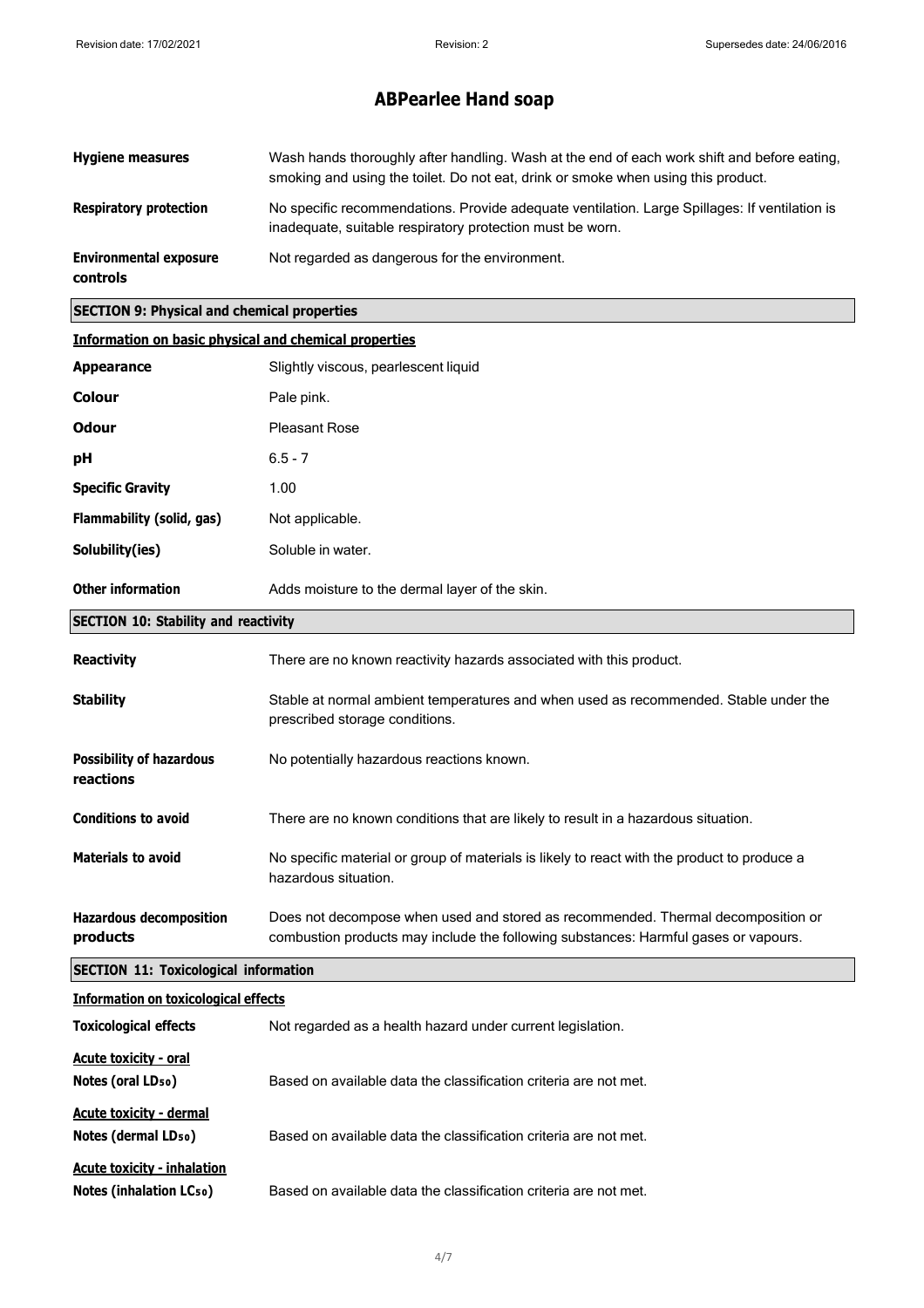| <b>Skin corrosion/irritation</b><br>Animal data                                       | Based on available data the classification criteria are not met.                                                                                 |
|---------------------------------------------------------------------------------------|--------------------------------------------------------------------------------------------------------------------------------------------------|
| Serious eye damage/irritation                                                         | Serious eye damage/irritation Based on available data the classification criteria are not met.                                                   |
| <b>Respiratory sensitisation</b><br><b>Respiratory sensitisation</b>                  | Based on available data the classification criteria are not met.                                                                                 |
| <b>Skin sensitisation</b><br><b>Skin sensitisation</b>                                | Based on available data the classification criteria are not met.                                                                                 |
| <b>Germ cell mutagenicity</b><br>Genotoxicity - in vitro                              | Based on available data the classification criteria are not met.                                                                                 |
| <b>Carcinogenicity</b><br>Carcinogenicity                                             | Based on available data the classification criteria are not met.                                                                                 |
| <b>IARC</b> carcinogenicity                                                           | None of the ingredients are listed or exempt.                                                                                                    |
| <b>Reproductive toxicity</b>                                                          | Reproductive toxicity - fertility Based on available data the classification criteria are not met.                                               |
| <b>Reproductive toxicity -</b><br>development                                         | Based on available data the classification criteria are not met.                                                                                 |
| Specific target organ toxicity - single exposure<br><b>STOT - single exposure</b>     | Not classified as a specific target organ toxicant after a single exposure.                                                                      |
| Specific target organ toxicity - repeated exposure<br><b>STOT - repeated exposure</b> | Not classified as a specific target organ toxicant after repeated exposure.                                                                      |
| <b>Aspiration hazard</b><br><b>Aspiration hazard</b>                                  | Based on available data the classification criteria are not met.                                                                                 |
| <b>General information</b>                                                            | No specific health hazards known. The severity of the symptoms described will vary<br>dependent on the concentration and the length of exposure. |
| <b>Inhalation</b>                                                                     | No specific symptoms known. Spray/mists may cause respiratory tract irritation.                                                                  |
| <b>Ingestion</b>                                                                      | No specific symptoms known. May cause discomfort if swallowed.                                                                                   |
| <b>Skin Contact</b>                                                                   | No specific symptoms known. May cause discomfort.                                                                                                |
| Eye contact                                                                           | No specific symptoms known. May be slightly irritating to eyes.                                                                                  |
| <b>Route of exposure</b>                                                              | Ingestion Inhalation Skin and/or eye contact                                                                                                     |
| <b>Target Organs</b>                                                                  | No specific target organs known.                                                                                                                 |
| <b>SECTION 12: Ecological information</b>                                             |                                                                                                                                                  |
| <b>Ecotoxicity</b>                                                                    | Not regarded as dangerous for the environment. However, large or frequent spills may have<br>hazardous effects on the environment.               |
| <b>Toxicity</b>                                                                       | Based on available data the classification criteria are not met.                                                                                 |

#### **Persistence and degradability**

**Persistence and degradability** The degradability of the product is not known.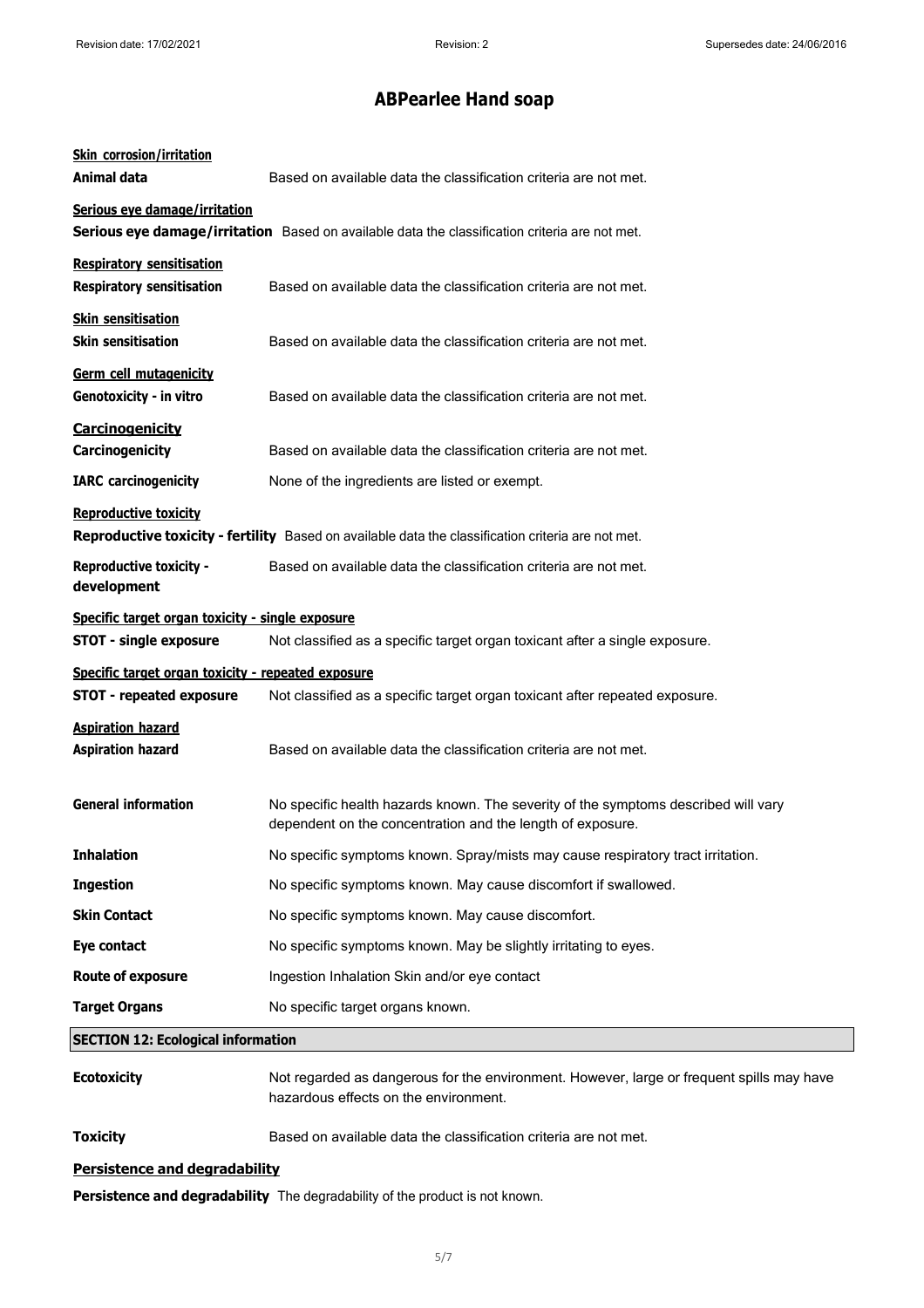| <b>Bioaccumulative potential</b>                                                               |                                                                                                                                                                                                                                                                                                                                                                                                      |
|------------------------------------------------------------------------------------------------|------------------------------------------------------------------------------------------------------------------------------------------------------------------------------------------------------------------------------------------------------------------------------------------------------------------------------------------------------------------------------------------------------|
| <b>Bioaccumulative Potential</b>                                                               | No data available on bioaccumulation.                                                                                                                                                                                                                                                                                                                                                                |
| <b>Mobility in soil</b>                                                                        |                                                                                                                                                                                                                                                                                                                                                                                                      |
| <b>Mobility</b>                                                                                | No data available.                                                                                                                                                                                                                                                                                                                                                                                   |
| Other adverse effects                                                                          |                                                                                                                                                                                                                                                                                                                                                                                                      |
| <b>Other adverse effects</b>                                                                   | None known.                                                                                                                                                                                                                                                                                                                                                                                          |
| <b>SECTION 13: Disposal considerations</b>                                                     |                                                                                                                                                                                                                                                                                                                                                                                                      |
| <b>Waste treatment methods</b>                                                                 |                                                                                                                                                                                                                                                                                                                                                                                                      |
| <b>General information</b>                                                                     | The generation of waste should be minimised or avoided wherever possible. Reuse or recycle<br>products wherever possible. This material and its container must be disposed of in a safe<br>way.                                                                                                                                                                                                      |
| <b>Disposal methods</b>                                                                        | Dispose of surplus products and those that cannot be recycled via a licensed waste disposal<br>contractor. Waste packaging should be collected for reuse or recycling. Incineration or landfill<br>should only be considered when recycling is not feasible. Waste should not be disposed of<br>untreated to the sewer unless fully compliant with the requirements of the local water<br>authority. |
| <b>SECTION 14: Transport information</b>                                                       |                                                                                                                                                                                                                                                                                                                                                                                                      |
| General                                                                                        | The product is not covered by international regulations on the transport of dangerous goods<br>(IMDG, IATA, ADG).                                                                                                                                                                                                                                                                                    |
| <b>UN number</b>                                                                               |                                                                                                                                                                                                                                                                                                                                                                                                      |
| Not applicable.                                                                                |                                                                                                                                                                                                                                                                                                                                                                                                      |
| <b>UN proper shipping name</b>                                                                 |                                                                                                                                                                                                                                                                                                                                                                                                      |
| Not applicable.                                                                                |                                                                                                                                                                                                                                                                                                                                                                                                      |
| Transport hazard class(es)                                                                     |                                                                                                                                                                                                                                                                                                                                                                                                      |
| No transport warning sign required.                                                            |                                                                                                                                                                                                                                                                                                                                                                                                      |
| <b>Packing group</b>                                                                           |                                                                                                                                                                                                                                                                                                                                                                                                      |
| Not applicable.                                                                                |                                                                                                                                                                                                                                                                                                                                                                                                      |
| <b>Environmental hazards</b>                                                                   |                                                                                                                                                                                                                                                                                                                                                                                                      |
| Environmentally hazardous substance/marine pollutant<br>No.                                    |                                                                                                                                                                                                                                                                                                                                                                                                      |
| Special precautions for user                                                                   |                                                                                                                                                                                                                                                                                                                                                                                                      |
| Not applicable.                                                                                |                                                                                                                                                                                                                                                                                                                                                                                                      |
| Transport in bulk according to Not applicable.<br>Annex II of MARPOL 73/78<br>and the IBC Code |                                                                                                                                                                                                                                                                                                                                                                                                      |
| <b>SECTION 15: Regulatory information</b>                                                      |                                                                                                                                                                                                                                                                                                                                                                                                      |
| <b>Inventories</b>                                                                             |                                                                                                                                                                                                                                                                                                                                                                                                      |

**Australia - AICS** None of the ingredients are listed or exempt.